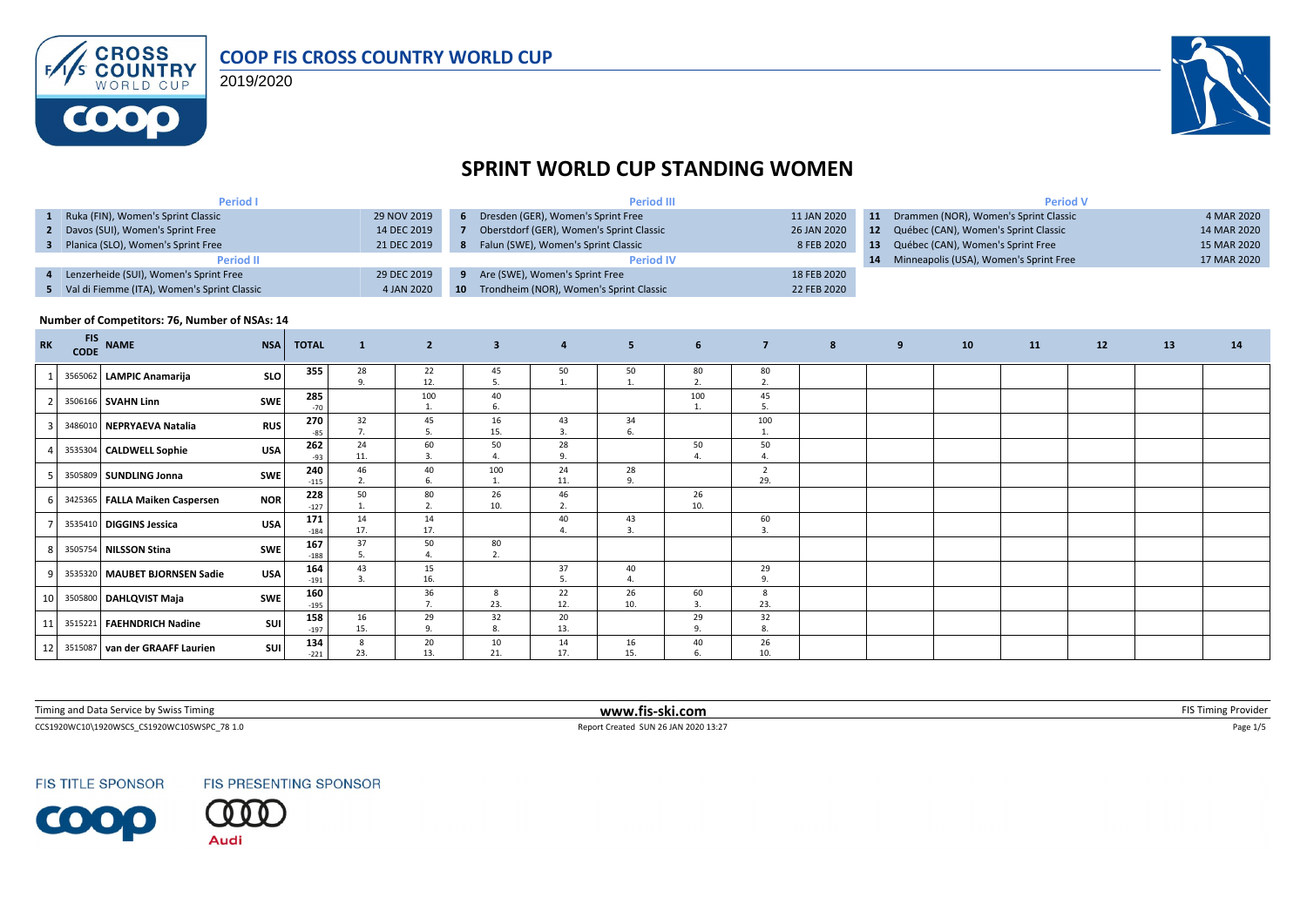

 $F/1/s$ 

**COOO** 



## **SPRINT WORLD CUP STANDING WOMEN**

| RK              | CODE    | FIS NAME                        | <b>NSA</b> | <b>TOTAL</b>  | $\mathbf{1}$                   | $\overline{2}$        | 3         | 4         | 5.        | 6         | $\overline{7}$                 | 8 | 9 | 10 | 11 | 12 | 13 | 14 |
|-----------------|---------|---------------------------------|------------|---------------|--------------------------------|-----------------------|-----------|-----------|-----------|-----------|--------------------------------|---|---|----|----|----|----|----|
| 13              |         | 3426112 STENSETH Ane Appelkvist | <b>NOR</b> | 122<br>$-233$ | 40<br>4.                       |                       | 24<br>11. |           |           | 18<br>14. | 40<br>6.                       |   |   |    |    |    |    |    |
| 14              |         | 3426201 WENG Tiril Udnes        | <b>NOR</b> | 113<br>$-242$ | 34<br>6.                       | 9<br>22.              |           | 34<br>6.  | 20<br>13. |           | 16<br>15.                      |   |   |    |    |    |    |    |
| 15              |         | 3535562 KERN Julia              | <b>USA</b> | 107<br>$-248$ |                                | 16<br>15.             | 60<br>3.  | 18<br>14. |           | 13<br>18. |                                |   |   |    |    |    |    |    |
| 16              | 3425183 | JACOBSEN Astrid Uhrenholdt      | <b>NOR</b> | 104<br>$-251$ | 26<br>10.                      |                       |           | 12<br>19. | 46<br>2.  |           | 20<br>13.                      |   |   |    |    |    |    |    |
| 17              |         | 3565005 VISNAR Katja            | <b>SLO</b> | 89<br>$-266$  | 30<br>8.                       |                       | 29<br>9.  | 16<br>15. |           | 14<br>17. |                                |   |   |    |    |    |    |    |
| 18              |         | 3425669 KALVAA Anne Kjersti     | <b>NOR</b> | 82<br>$-273$  |                                | 32<br>8.              |           | 32<br>7.  | 18<br>14. |           |                                |   |   |    |    |    |    |    |
| 19              | 3295157 | <b>SCARDONI Lucia</b>           | <b>ITA</b> | 72<br>$-283$  | 15<br>16.                      | 10<br>21.             |           |           | 37<br>5.  |           | 10<br>21.                      |   |   |    |    |    |    |    |
| 20              |         | 3185137 KYLLOENEN Anne          | <b>FIN</b> | 72<br>$-283$  | $\overline{7}$<br>24.          |                       |           | 15<br>16. | 32<br>7.  |           | 18<br>14.                      |   |   |    |    |    |    |    |
| 21              |         | 3425499 WENG Heidi              | <b>NOR</b> | 65<br>$-290$  |                                |                       |           | 11<br>20. | 30<br>8.  |           | 24<br>11.                      |   |   |    |    |    |    |    |
| 22              |         | 3295193   LAURENT Greta         | <b>ITA</b> | 59<br>$-296$  | 10<br>21.                      | 13<br>18.             | 12<br>19. | 10<br>21. |           | 9<br>22.  | 5<br>26.                       |   |   |    |    |    |    |    |
| 23              |         | 3506008 RIBOM Emma              | <b>SWE</b> | 57<br>$-298$  | 22<br>12.                      | $\overline{2}$<br>29. |           | 30<br>8.  |           |           | $\overline{\mathbf{3}}$<br>28. |   |   |    |    |    |    |    |
| 24              |         | 3425301 JOHAUG Therese          | <b>NOR</b> | 57<br>$-298$  | 11<br>20.                      |                       |           | 8<br>23.  | 24<br>11. |           | 14<br>17.                      |   |   |    |    |    |    |    |
| 25              |         | 3425381 SVENDSEN Anna           | <b>NOR</b> | 56<br>$-299$  | 20<br>13.                      |                       |           |           |           |           | 36<br>7.                       |   |   |    |    |    |    |    |
| 26              | 3506079 | <b>LUNDGREN Moa</b>             | SWE        | 50<br>$-305$  |                                | 24<br>11.             |           | 26<br>10. |           |           |                                |   |   |    |    |    |    |    |
| 27              |         | 3155324 JANATOVA Katerina       | <b>CZE</b> | 50<br>$-305$  |                                | 8<br>23.              | 9<br>22.  | 13<br>18. | 10<br>21. | 10<br>21. |                                |   |   |    |    |    |    |    |
| 28              |         | 3506105 HAGSTROEM Johanna       | <b>SWE</b> | 49<br>$-306$  | 13<br>18.                      |                       | 36<br>7.  |           |           |           |                                |   |   |    |    |    |    |    |
| 29              |         | 3425404 EIDE Mari               | <b>NOR</b> | 48<br>$-307$  | $\overline{\mathbf{3}}$<br>28. | $\overline{7}$<br>24. | 14<br>17. |           |           | 24<br>11. |                                |   |   |    |    |    |    |    |
| 30 <sup>1</sup> |         | 3505449 SOEMSKAR Linn           | SWE        | 45<br>$-310$  |                                |                       |           |           |           | 45<br>5.  |                                |   |   |    |    |    |    |    |

Timing and Data Service by Swiss Timing **EXTIMING 2008 WWW.fis-ski.com WWW.fis-ski.com** FIS Timing Provider

CCS1920WC10\1920WSCS\_CS1920WC10SWSPC\_78 1.0 Report Created SUN 26 JAN 2020 13:27 Page 2/5

**FIS TITLE SPONSOR** 

FIS PRESENTING SPONSOR



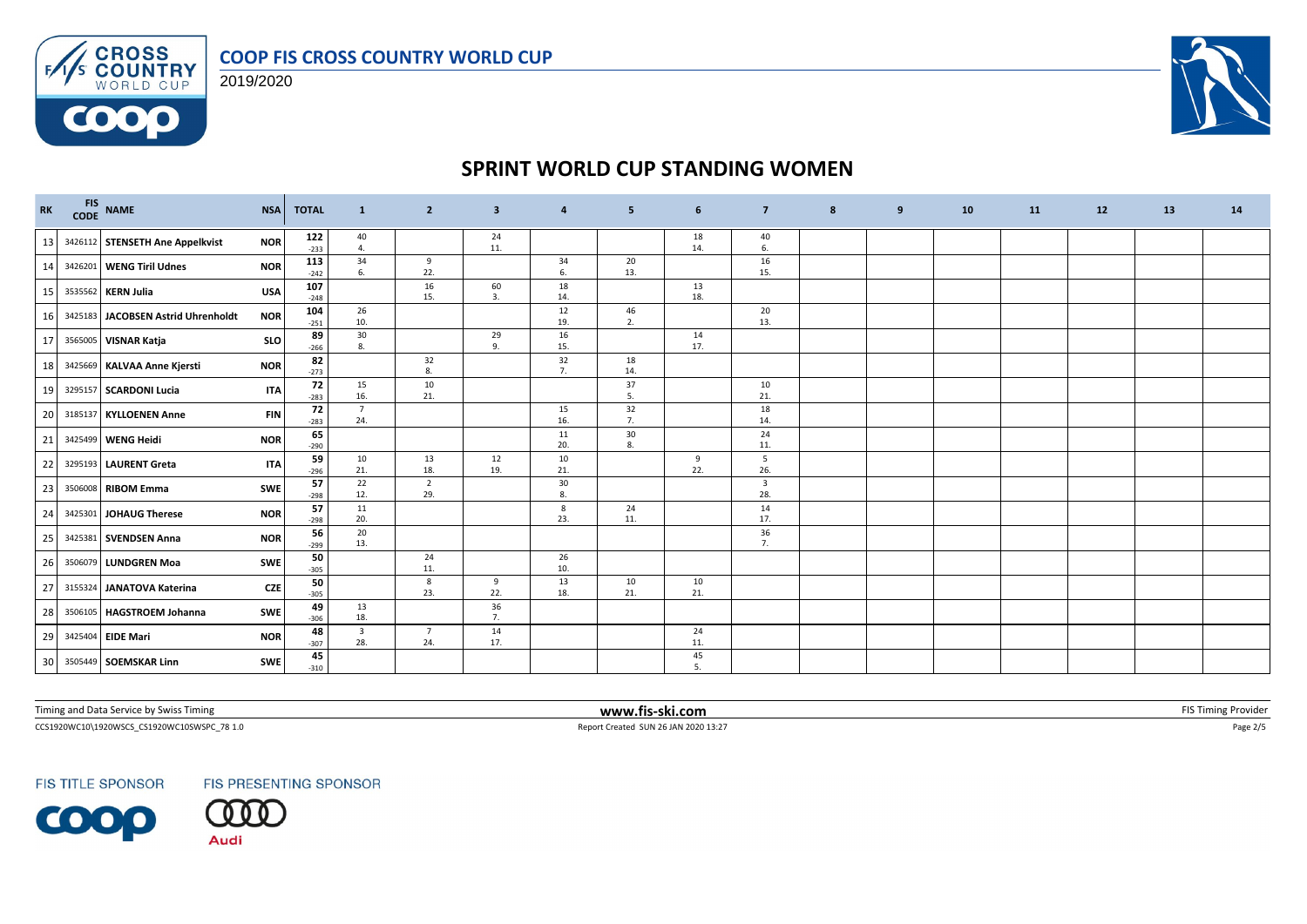

 $F/1/s$ 

**COOO** 



# **SPRINT WORLD CUP STANDING WOMEN**

| RK |         | FIS NAME                          | <b>NSA</b> | <b>TOTAL</b> | $\mathbf{1}$          | $\overline{2}$        | $\overline{\mathbf{3}}$ | 4                              | 5         | 6                              | $\overline{7}$        | 8 | 9 | 10 | 11 | 12 | 13 | 14 |
|----|---------|-----------------------------------|------------|--------------|-----------------------|-----------------------|-------------------------|--------------------------------|-----------|--------------------------------|-----------------------|---|---|----|----|----|----|----|
| 31 |         | 3185256 PARMAKOSKI Krista         | <b>FIN</b> | 45<br>$-310$ | 5<br>26.              | 26<br>10.             |                         |                                |           | 5<br>26.                       | 9<br>22.              |   |   |    |    |    |    |    |
| 32 |         | 3426200 WENG Lotta Udnes          | <b>NOR</b> | 39<br>$-316$ |                       | 11<br>20.             | 6<br>25.                |                                |           |                                | 22<br>12.             |   |   |    |    |    |    |    |
| 33 |         | 3535316 BRENNAN Rosie             | <b>USA</b> | 39<br>$-316$ | 6<br>25.              |                       |                         | 6<br>25.                       | 12<br>19. |                                | 15<br>16.             |   |   |    |    |    |    |    |
| 34 |         | 3426163 MYHRE Julie               | <b>NOR</b> | 36<br>$-319$ |                       |                       |                         |                                |           | 36<br>7.                       |                       |   |   |    |    |    |    |    |
| 35 | 3185447 | LYLYNPERA Katri                   | <b>FIN</b> | 35<br>$-320$ | 1<br>30.              | 12<br>19.             |                         |                                |           | 22<br>12.                      |                       |   |   |    |    |    |    |    |
| 36 |         | 3205434 KREHL Sofie               | <b>GER</b> | 34<br>$-321$ |                       |                       | 22<br>12.               | 9<br>22.                       |           | $\overline{\mathbf{3}}$<br>28. |                       |   |   |    |    |    |    |    |
| 37 |         | 3205305 GIMMLER Laura             | <b>GER</b> | 33<br>$-322$ | 18<br>14.             | $\overline{4}$<br>27. |                         |                                |           |                                | 11<br>20.             |   |   |    |    |    |    |    |
| 38 |         | 3425863 ALNAES Anikken Gjerde     | <b>NOR</b> | 32<br>$-323$ |                       |                       |                         |                                |           | 32<br>8.                       |                       |   |   |    |    |    |    |    |
| 39 |         | 3486563 MATSOKINA Hristina        | <b>RUS</b> | 32<br>$-323$ |                       |                       | 13<br>18.               |                                |           | 12<br>19.                      | $\overline{7}$<br>24. |   |   |    |    |    |    |    |
| 40 |         | 3185168 NISKANEN Kerttu           | <b>FIN</b> | 31<br>$-324$ | $\overline{4}$<br>27. |                       |                         | 1<br>30.                       | 13<br>18. |                                | 13<br>18.             |   |   |    |    |    |    |    |
| 41 |         | 3505675 SETTLIN Evelina           | SWE        | 29<br>$-326$ | 9<br>22.              |                       |                         |                                |           | 20<br>13.                      |                       |   |   |    |    |    |    |    |
| 42 |         | 3205460 HENNIG Katharina          | <b>GER</b> | 26<br>$-329$ | 12<br>19.             |                       |                         |                                | 14<br>17. |                                |                       |   |   |    |    |    |    |    |
| 43 |         | 3486592 DUBOTOLKINA Nina          | <b>RUS</b> | 24<br>$-331$ |                       |                       | 18<br>14.               |                                |           | 6<br>25.                       |                       |   |   |    |    |    |    |    |
| 44 |         | 3105146 BEATTY Dahria             | CAN        | 23<br>$-332$ |                       | 6<br>25.              | 15<br>16.               |                                |           | $\overline{2}$<br>29.          |                       |   |   |    |    |    |    |    |
| 45 |         | 3425410 OESTBERG Ingvild Flugstad | <b>NOR</b> | 22<br>$-333$ |                       |                       |                         |                                | 22<br>12. |                                |                       |   |   |    |    |    |    |    |
| 46 |         | 3155249 NOVAKOVA Petra            | CZE        | 21<br>$-334$ |                       | 18<br>14.             |                         | $\overline{\mathbf{3}}$<br>28. |           |                                |                       |   |   |    |    |    |    |    |
| 47 |         | 3505445 OEBERG Jennie             | <b>SWE</b> | 20<br>$-335$ |                       |                       | 20<br>13.               |                                |           |                                |                       |   |   |    |    |    |    |    |
|    |         | 48 3185633 NISSINEN Vilma         | <b>FIN</b> | 19<br>$-336$ |                       |                       |                         |                                | 15<br>16. |                                | $\overline{4}$<br>27. |   |   |    |    |    |    |    |

Timing and Data Service by Swiss Timing **EXTIMING 2008 WWW.fis-ski.com WWW.fis-ski.com** FIS Timing Provider

CCS1920WC10\1920WSCS\_CS1920WC10SWSPC\_78 1.0 Report Created SUN 26 JAN 2020 13:27 Page 3/5

**FIS TITLE SPONSOR** 

FIS PRESENTING SPONSOR

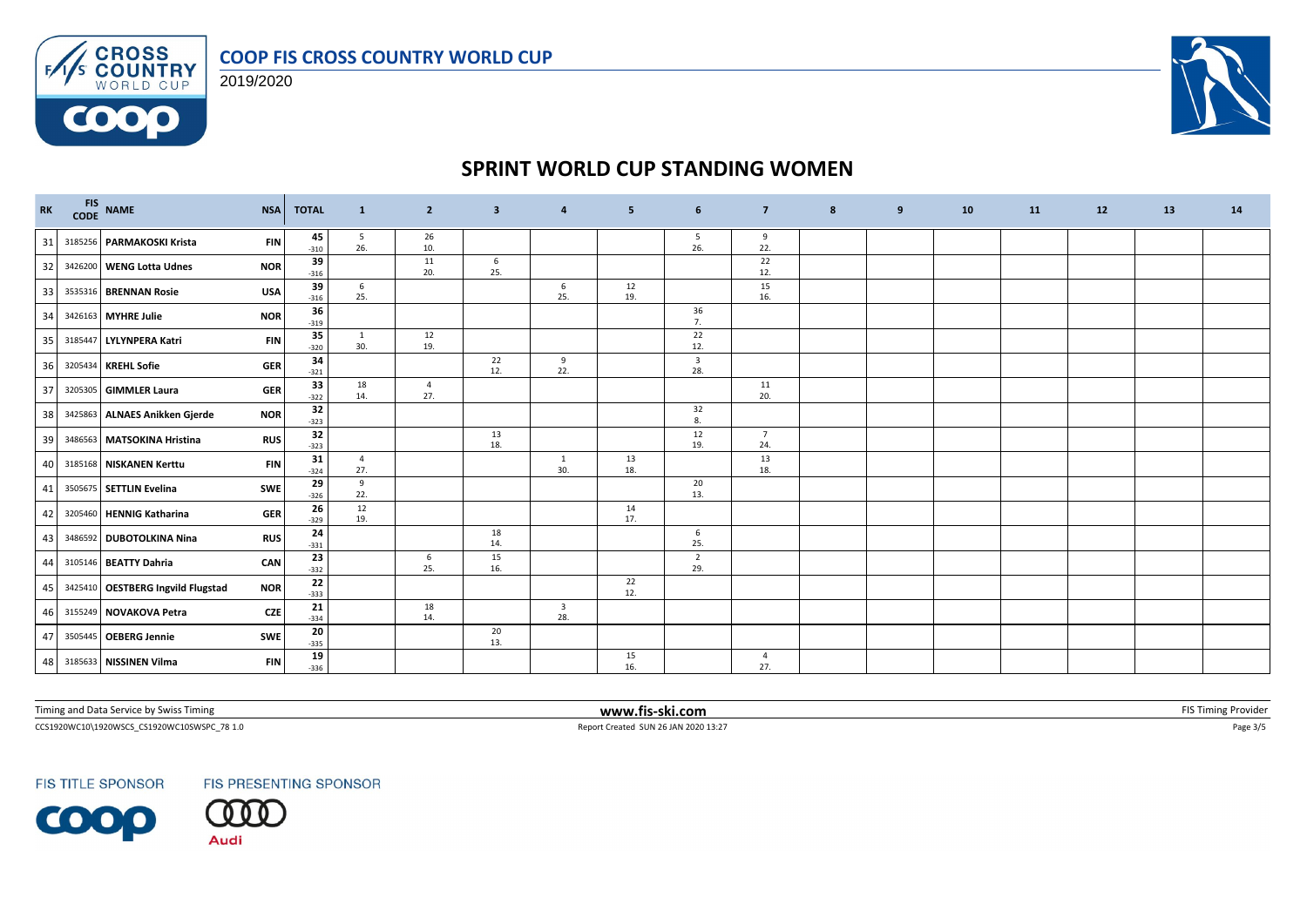

 $F/1/s$ 

**COOO** 



## **SPRINT WORLD CUP STANDING WOMEN**

| RK | FIS NAME<br>CODE NAME            | <b>NSA</b> | <b>TOTAL</b>                      | <sup>1</sup>          | $\overline{2}$ | $\overline{\mathbf{3}}$ | $\boldsymbol{4}$      | 5                      | 6                     | $\overline{7}$ | 8 | 9 | 10 | <b>11</b> | 12 | 13 | 14 |
|----|----------------------------------|------------|-----------------------------------|-----------------------|----------------|-------------------------|-----------------------|------------------------|-----------------------|----------------|---|---|----|-----------|----|----|----|
| 49 | 3205570 RYDZEK Coletta           | <b>GER</b> | 16<br>$-339$                      |                       |                |                         |                       |                        | 16<br>15.             |                |   |   |    |           |    |    |    |
| 50 | 3205350 WINKLER Anne             | <b>GER</b> | 15<br>$-340$                      |                       |                |                         |                       |                        | 15<br>16.             |                |   |   |    |           |    |    |    |
| 51 | 3155344 BERANOVA Tereza          | CZE        | 15<br>$-340$                      |                       |                | $\overline{4}$<br>27.   |                       |                        | 11<br>20.             |                |   |   |    |           |    |    |    |
| 52 | 3505956 ROENNLUND Elina          | SWE        | 15<br>$-340$                      | $\overline{2}$<br>29. |                |                         | 5<br>26.              | 8<br>23.               |                       |                |   |   |    |           |    |    |    |
| 53 | 3485221 SHAPOVALOVA Evgenia      | <b>RUS</b> | 12<br>$-343$                      |                       |                |                         |                       |                        |                       | 12<br>19.      |   |   |    |           |    |    |    |
| 54 | 3425421 HAGA Ragnhild            | <b>NOR</b> | 11<br>$-344$                      |                       |                |                         |                       | 11<br>20.              |                       |                |   |   |    |           |    |    |    |
| 55 | 3565034 CEBASEK Alenka           | SLO        | 11<br>$-344$                      |                       |                | 11<br>20.               |                       |                        |                       |                |   |   |    |           |    |    |    |
| 56 | 3565002 FABJAN Vesna             | <b>SLO</b> | 10<br>$-345$                      |                       |                | $\overline{2}$<br>29.   |                       |                        | 8<br>23.              |                |   |   |    |           |    |    |    |
| 57 | 3205491 FRAEBEL Antonia          | <b>GER</b> | 9<br>$-346$                       |                       |                |                         |                       | 9<br>22.               |                       |                |   |   |    |           |    |    |    |
| 58 | 3426626 SKISTAD Kristine Stavaas | <b>NOR</b> | 9<br>$-346$                       |                       |                | 5<br>26.                |                       |                        | $\overline{4}$<br>27. |                |   |   |    |           |    |    |    |
| 59 | 3426110 SMEDAAS Magni            | <b>NOR</b> | 8<br>$-347$                       |                       |                |                         | $\overline{2}$<br>29. | 6<br>25.               |                       |                |   |   |    |           |    |    |    |
| 60 | 3295000 BROCARD Elisa            | <b>ITA</b> | $\overline{7}$<br>$-348$          |                       |                |                         |                       | $\overline{7}$<br>24.  |                       |                |   |   |    |           |    |    |    |
| 61 | 3515252 MEIER Alina              | SUI        | $\overline{\mathbf{z}}$<br>$-348$ |                       |                | $\overline{7}$<br>24.   |                       |                        |                       |                |   |   |    |           |    |    |    |
| 62 | 3205424 HERRMANN Nadine          | <b>GER</b> | $\overline{\mathbf{z}}$<br>$-348$ |                       |                |                         |                       |                        | $\overline{7}$<br>24. |                |   |   |    |           |    |    |    |
| 63 | 3425703 SLIND Kari Oeyre         | <b>NOR</b> | 7<br>$-348$                       |                       |                |                         | $\overline{7}$<br>24. |                        |                       |                |   |   |    |           |    |    |    |
| 64 | 3155314 RAZYMOVA Katerina        | CZE        | 6<br>$-349$                       |                       |                |                         |                       |                        |                       | 6<br>25.       |   |   |    |           |    |    |    |
| 65 | 3055108 UNTERWEGER Lisa          | <b>AUT</b> | -5<br>$-350$                      |                       | 5<br>26.       |                         |                       |                        |                       |                |   |   |    |           |    |    |    |
|    | 66 3055067 STADLOBER Teresa      | <b>AUT</b> | 5<br>$-350$                       |                       |                |                         |                       | $5\overline{)}$<br>26. |                       |                |   |   |    |           |    |    |    |

Timing and Data Service by Swiss Timing **EXTIMING 2008 WWW.fis-ski.com WWW.fis-ski.com** FIS Timing Provider

CCS1920WC10\1920WSCS\_CS1920WC10SWSPC\_78 1.0 Report Created SUN 26 JAN 2020 13:27 Page 4/5

**FIS TITLE SPONSOR**